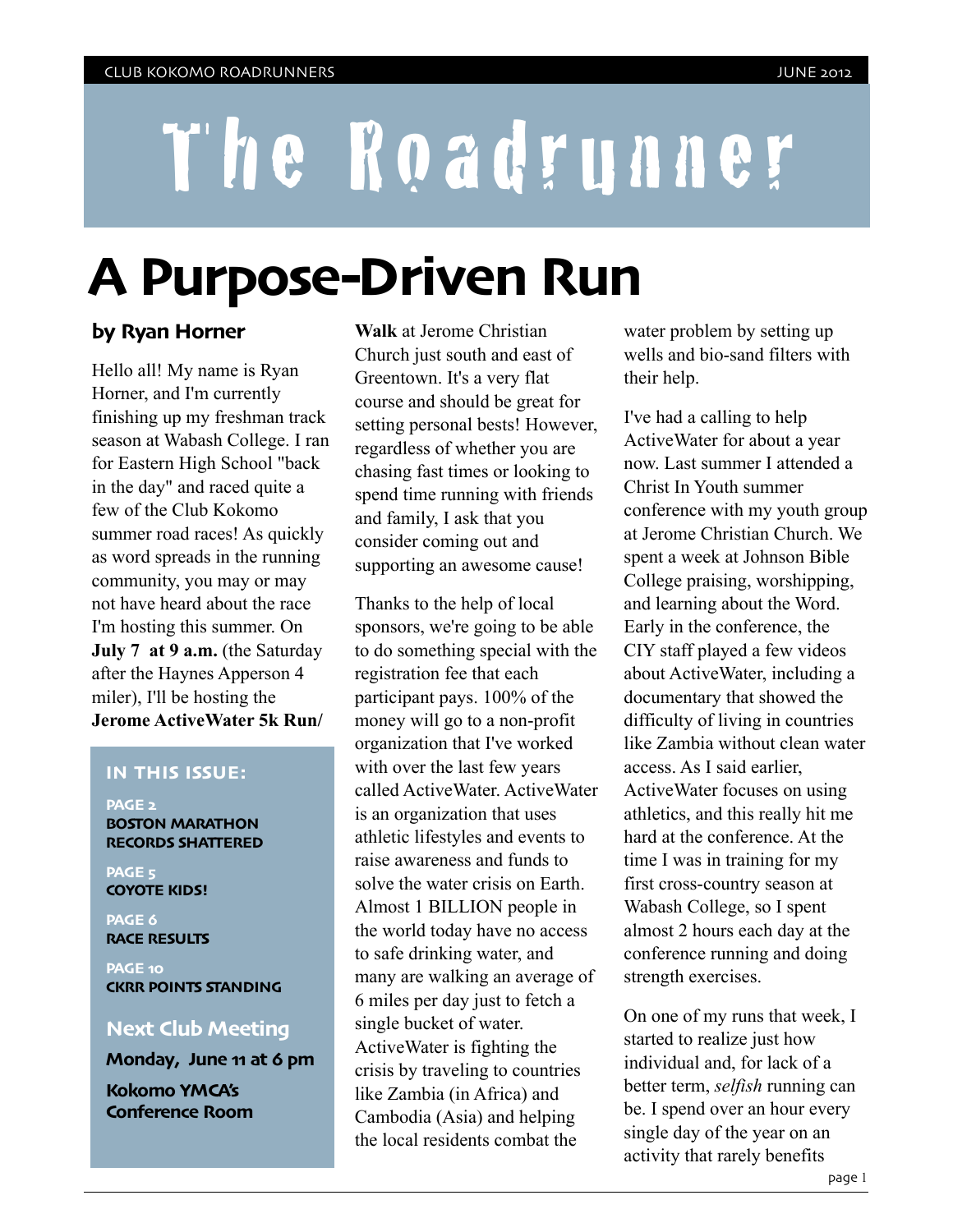anyone but me. Yes, I realized, running is a great thing, but who is it great for? The answer, almost every time, is that it is great for *me*. During that week, I resolved to get involved with ActiveWater and use my obsession with running for something bigger than myself. From this realization sprouted an idea: Even though training in a small town like Greentown is often an individual activity, races aren't! I decided to host a race to raise awareness and funding for ActiveWater, and use my (and others') obsession with running to do something bigger!

I hope you'll consider coming out to support ActiveWater by participating in the race. Feel free to register on the day of the race, but if you'd like to pre-register and save a few dollars, by June  $25<sup>th</sup>$ , sign up online (www[.http://](http://www.active.com/running/greentown-in/jerome-activewater-5k-2012) [www.active.com/running/](http://www.active.com/running/greentown-in/jerome-activewater-5k-2012) [greentown-in/jerome](http://www.active.com/running/greentown-in/jerome-activewater-5k-2012)[activewater-5k-2012\)](http://www.active.com/running/greentown-in/jerome-activewater-5k-2012) or by mailing in a paper registration, which is available at most local road races and the Miracle Mile. The race starts from Jerome Christian Church… to get there from Greentown, drive East on 22, then South for a mile on 213, and then head east. The church is less than a mile down the road, on the South side.

For additional information email [jeromeactivewater5k@gmail.co](mailto:jeromeactivewater5k@gmail.com) [m](mailto:jeromeactivewater5k@gmail.com) or call 765-438-7214. Thank you, God Bless, and please spread the word! :)

## **Boston Marathon Records Shattered**

#### **By Heather Weber**

On Saturday, April 14, 2012, Jay Priest, Ron Moore, and I jet set with high hopes for a fun weekend with friends and especially for Boston marathon PR's. Knowing we are training buddies and great friends, with many memories from traveling together to other races, ski trips, concerts, etc., there was no doubt it would be a fun weekend. We were excited to meet Matt York, Bob Atkins and their cheer crew in Boston for some time in the city, race expo/preparations, Red Sox baseball and great food. Other runners from the area that took part in the race included Denise Bradley and Cheryl Marner.

Upon arrival we were met with frequent heat advisories that continued to escalate as the weekend grew nearer to Marathon Monday. The race was expected to start at record high temperatures. By Sunday the news/email we were receiving nearly hourly indicated that only the "most fit of athletes" should run the marathon and all others were encouraged to defer till next year.

There was discussion about whether we should defer till next year when we hoped to return with our other running buddies--

## **UPCOMING EVENTS:**

**June 2 at 8 am** Trojan Trot 5K Run/Walk Sharpsville, IN

#### **June 9 at 8 am**

Norris Ins 5 Mile Run/ 5K Walk Greentown, IN

#### **June 16**

Relay for Life NEW LOCATION: Howard County 4H **Fairgrounds** 

#### **June 30 at 8 am**

Haynes-Apperson 4 Mile run/ 3 Mile Walk Memorial Gym, Central Middle School Kokomo, IN

**Other Area Races: June 3 at 1:30 pm** Western Days Festival 5K Run/Walk Russiaville Town Hall Russiaville, IN

**June 23 at 8 am** Be A Fan 5K Run/Walk First Assembly of God 831 Burlington Ave Logansport, IN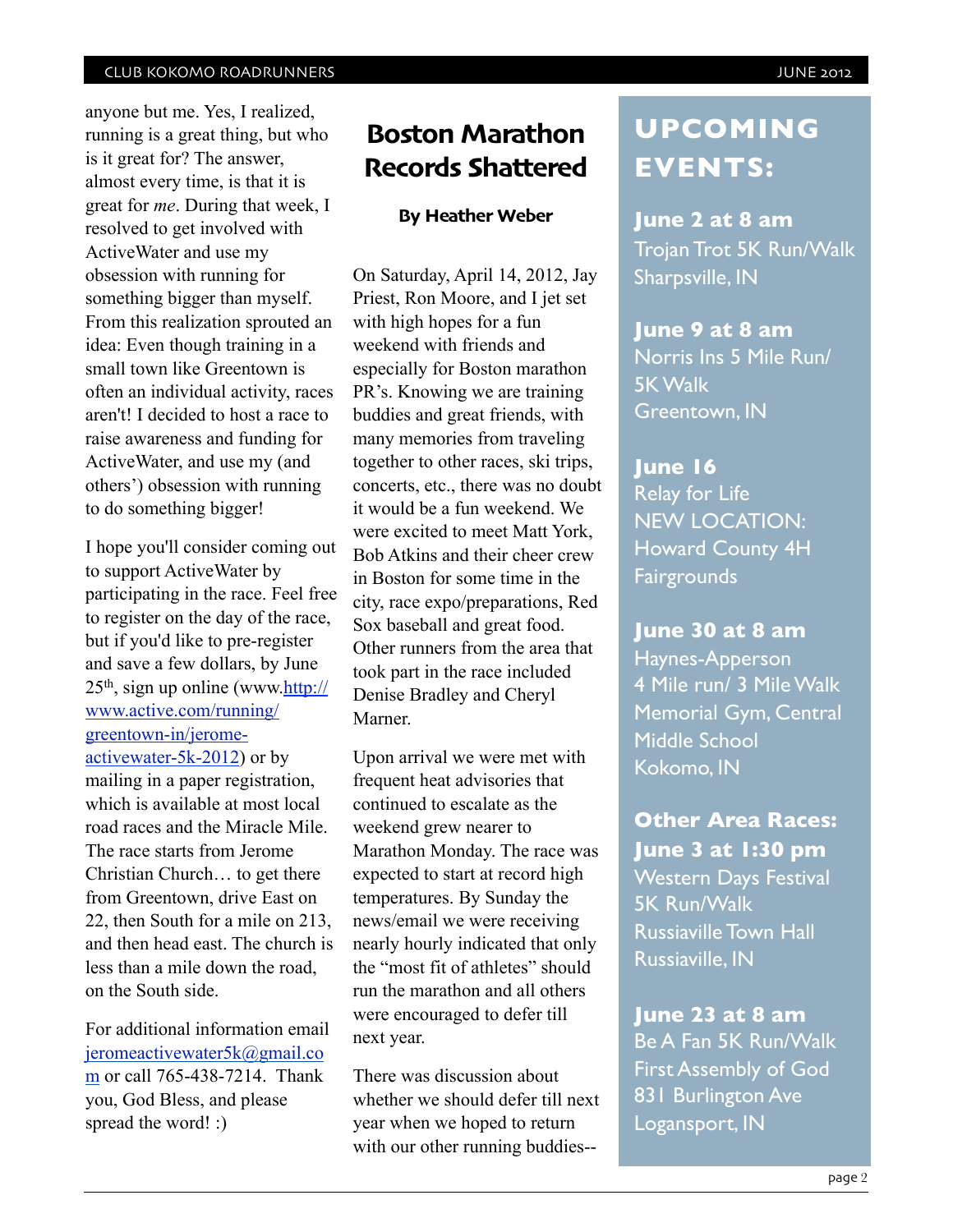Chris James, Tony White, Nicole Peel and several other hopeful qualifiers. That discussion only lasted but a moment, knowing none of us would defer and that we all came prepared and trained to run our best race. Under any ordinary circumstances our requalifying times were very reachable. The fear of not requalifying at Boston due to the weather conditions was on the minds of many runners… 4290 registered runners either deferred or didn't even pick up their race numbers.

For those of you who have run Boston, you know it's an early morning bus ride to athletes' village to wait in a holding area until 10 am when the race begins. If the race had begun at 6 am, we may have had different results. As we proceeded the  $\frac{1}{2}$  mile to the start line looking for any possible shade, it was apparent we weren't going to find shade on the course. It was a beautiful, very sunny, cloudless day, perfect for a beach day, unfortunately, not for a marathon!

Jay and I started together, anticipating we would run near the same race pace. Standing at the start I was nervous about starting to sweat without starting to run. Although my training partners can attest I tend to be the biggest sweater amount the group of guys! Not a good combo when mixed with 80 degrees and running 26 miles at noon.

At mile 9.5 I started getting stomach cramps and told Jay to go ahead without me. At mile ten I drank three cups of Gatorade and said a prayer that God would get me through in good health. I almost instantly felt I could survive but knew that was all I could expect for the day. Normally drinking at every water station would concern me about becoming hyponatremic or getting stomach cramps, but on April 16th I was afraid without drinking at every stop it would be a real struggle to make it home to my four little girls and husband.

If you have never run Boston, it is quite an experience in itself. The crowd is like NO other. Having been there in the past I knew the crowd

would be helpful but it was beyond my greatest expectation to see the crowds really get their game on for every runner in the heat. There were kids with squirt guns, candy, fruit, brownies, and front yard water hoses. People refilling water cups and Gatorade bottles, trying to assist volunteers between water stations where they couldn't keep up filling cups.

The city opened numerous fire hydrants and set up carwash-like water tunnels. They tried to staff water stops to keep runners hydrated. 2100 people were treated at the medical tents along the course and last year's winner was airlifted during the race. The list goes on.

Jay and I ended up finding one another again at mile 20.5 and realized neither of us were able to maintain the pace we hoped, so we made a pact to finish together, which we did. At mile 20, T.A. Weber, Geana Moore, members of the York family, and the Atkins family greeted runners and at mile 24 we got a boost from our club president Rebekah and her fiancé. At the finish we found Matt York, our younger training partner who apparently never sweats and held up better than we did but couldn't pull off a PR due to the effect of the heat late in the race.

Once we finished, we knew we had trained for four months and had not run the race we had hoped for. We had not been able to beat the heat; we had run one of the most disappointing races yet. There were no records set… not for us, only for Boston where the records were shattered… the temperature records (80 at the start, 89 when we finished), the number of runners treated at the medical tent, the number of runners who had dropped out, the number of runners who had deferred or didn't picked up their race numbers.

Although most everyone was disappointed with their personal time, the victory was that *God* sustained us through the race. Not one of us ended up in the medical tent. (Ron Moore did receive some medical treatment from fellow running buddies on the train but was upright at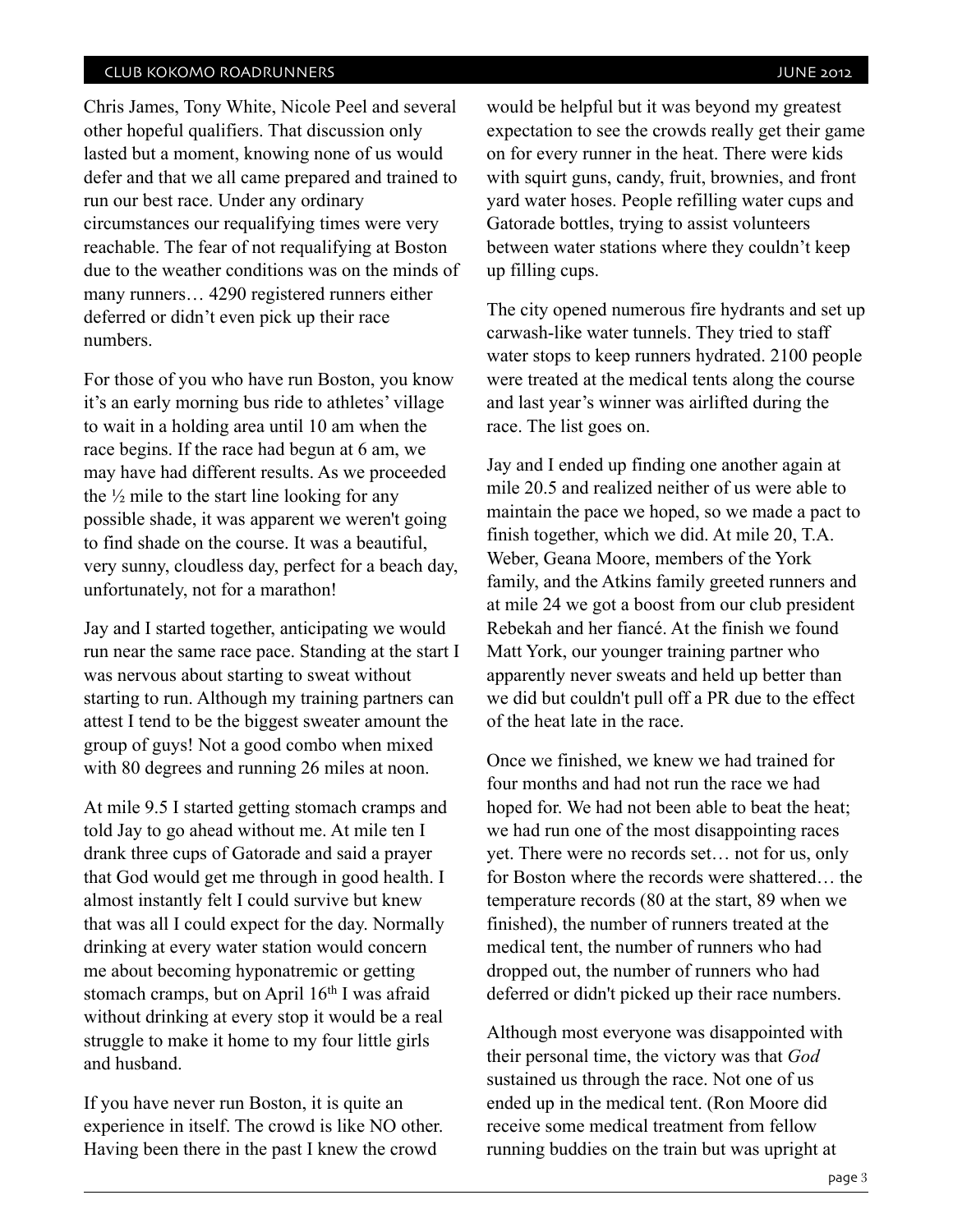all times.) Through our training and experience we became closer friends, ran one of the most all-time amazing races, experienced the greatest race fans, and have memories to add to our list of great times together. For Ron Moore, Bob Atkins and Denise Bradley this was their first Boston, what an achievement! To accomplish a BQ in itself is a *victory*!

## **May Meeting Minutes**

1. Treasurer Mark Shorter opened the meeting due to the absence of all the other officers at 6 PM.

2.Brief Treasurer's report.

3. **Relay for Life** leader Patty Weitzel reported once again that **it will be held at the Howard Co. 4-h Fairgrounds**. Contact Patty to sign up for a time to run.

4. Bona Vista Rock, Walk and Roll race. Vicki Boles reported that attendance was down due to weather. Vicki Boles moved and Dan Coughlin seconded, "Club Kokomo should return to Bona Vista the \$200 that was donated to the Club." Passed.

5. Haynes-Apperson forms are now available. Committees are now needed.

6. Robin Tetrault reported that Coyote Kids forms are now available. Coyote Kids begins June 14.

7. Charlie Skoog reported that two gift certificates will be given at each Wednesday's Miracle Mile until the Haynes-Apperson Race. 8. Patty Weitzel is leading a Couch to 5K program at Lafayette Park school track on Tuesdays and Thursdays at 7PM.

9. Vicki Boles reported that the HESP run will not occur in 2012.

10. A local American Cancer Run was held in April on the same day as the Race for the Cure. A discussion will be held later to determine if either will be a points race in 2013.

11. Charlie Skoog reported that there is some desire to have a US 31 race to open the new

bypass in the fall of 2012 but no one wants to take charge of the event.

12. Equipment paperwork and check has been received for the Prison Breakout 5K run in May at Bunker Hill.

13. Vicki Boles reported that help is need for the Girls Night Out race.

14. Rumors were discussed about new possible fall races in 2012. Hopefully more information will be available later.

15. Mark Shorter suggested that perhaps we need to have some guidelines on what is expected for a non-Club Kokomo owned race to be a points race. He said he would put further thought into the idea.

Meeting adjourned.

Those attending: Dan Coughlin, Diana Brown, Vicki Boles, Mark Shorter, Patty Weitzel, Robin Cole, Richard Kerkoff, Stan Shuey, Robin Tetrault, Bruce and Carol Savage, Scott Riggle, Mike Thatcher, Charlie Skoog, Teresa Barlow, and Tim Taflinger II.

#### **WELCOME NEW CKRR MEMBERS**

Chad Shackelford, Tasha Shackelford, Cody Merriman, and Alexia Shackelford

## Announcements

Club Kokomo's Kory Kennedy qualified for the U.S. Paralympics Trials in his second event on Saturday night at IUPUI. Kory needed a 2:07.50 to qualify for the U.S. Paralympics in the 800 meters and ran a 2:05.04 at the Fast Cow Invitational. He will now compete in the 1500 and 800 in the U.S. Paralympics Trials at IUPUI on June 29- July1.

We extend our heartfelt condolences to Rhenda Acton on the passing of her husband, Kent, on March 19 and also to Milt Brown on the passing of his wife, Helen Brown, on May 22.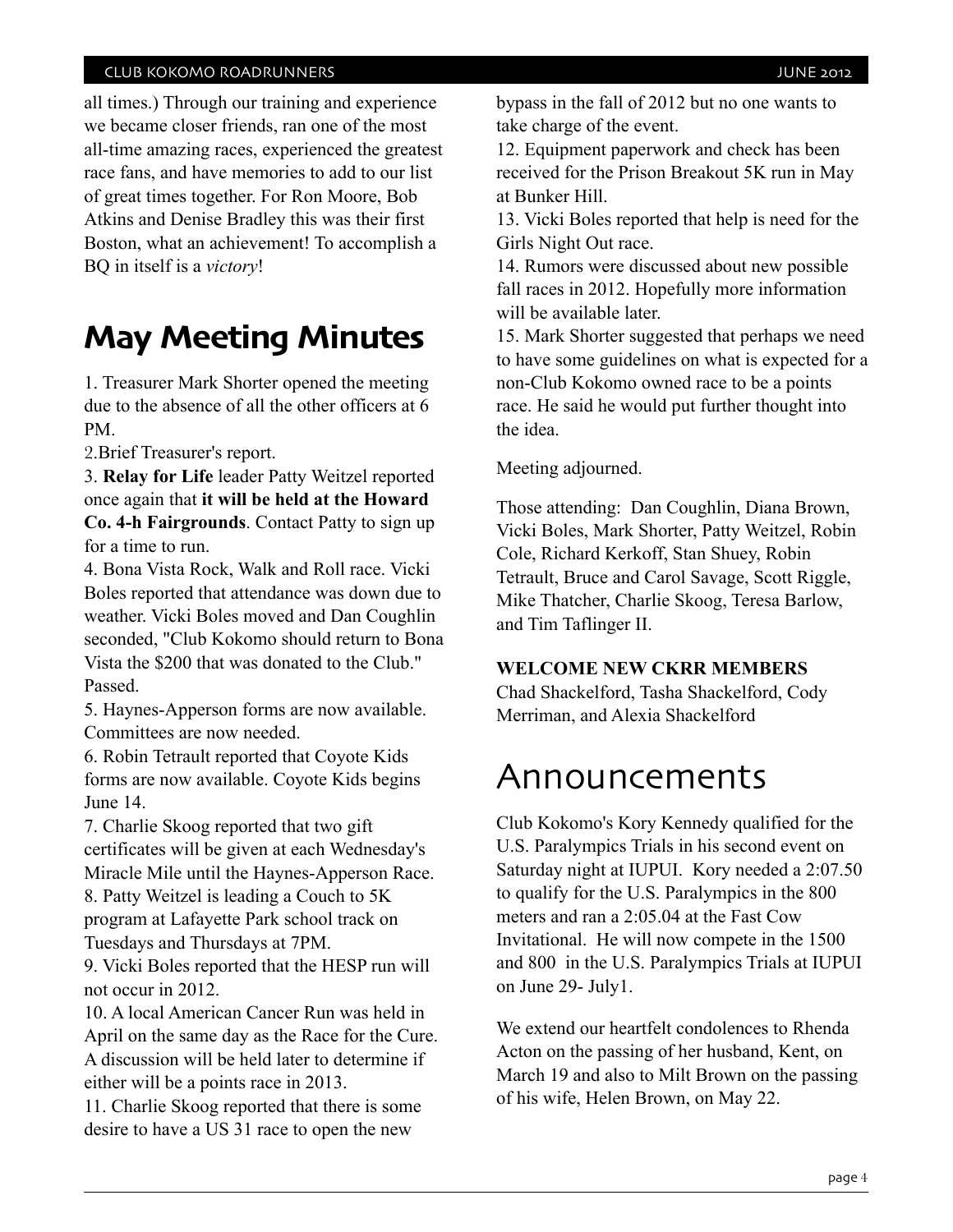## **Coyote Kids**

Hi faithful CKRR volunteers! We are always in need of helpers at Coyote Kids. If you cannot make it every week, we will take you for the weeks you are available! This is what I have so far. I apologize if I forgot you on the list. Please just email me at [rayrobin@email.com](mailto:rayrobin@email.com) and I will sign you up!

Parking: Greg Townsend (we **need 5 more people** committed to parking-you are very important to make the first impression to those as they arrive!) Course Set up- Mike Thrasher, Jerry Lambert (must be available at 4:30 PM or so) Day of registration: Diana Brown, Jeannie Townsend, Adrienne Riggle (this year is much easier….no nametags just bracelets) Pre-registration: Jean Heflin, Laura Heflin, Jane Inman, Theresa Barlow Finish Line: Mike Thrasher, Mary Rutherford, Jayne Stucker, Joni McCraken Timers: Ricke Stucker, Charlie Skoog Team leaders: Adrienne Shepherd, Dana Neer, Jordan Ousley…These are people that will run with the kids to guide and bring up the rear. If you are a cross country high school runner, we would love to have your assistance.

 $25/50$  yard crew – Mark Shorter Popsicles & Ribbons – Grace Fellowship Church group

Remember, we can't do this without YOU! The registration forms are at Club Fitness 24 by Powerhouse Gym, online at ckrr.us under the Coyote Kids



*Captain and Mrs. Coyote*

link, the YMCA, and Charlie Skoog. Please pass out registration forms to your friends, neighbors, and family and help us make this the biggest year yet! Thanks again!

Mrs Coyote (Robin)

## **Race Results**

**2nd Bona Vista Rock, Roll, & Run April 28, 2012 Kokomo, IN**

**5K Run** 1. Kory Kennedy 16:48 2. Parker Jones 17:39 3. Joshua Hughes 18:58 4. Byron Bundrent 19:55 5. Matt York 18:45 6. Jay Priest 20:07 7. Travis Barnes 20:49 8. Heather Weber 20:50 1st woman 9. Gary Callahan 21:20 10. Jerry Long 21:36 11. Greg Sipe 22:46 12. John Cooper 22:35 13. Kimberly Cumbo 23:48 14. Michelle Larson 24:12 15. Mark Shorter 24:34 16. David Emry 24:41 17. Randy Maurer 24:51 18. Roxane Burrous 24:59 19. Scott Morrow 25:06 20. Dana Culp 25:18 21. Mike Deardorff 25:28 22. Brent Taylor 25:32

23. Tarin Serra 25:37 24. Cara McKellar 25:53 25. Charlie Skoog 25:55 26. Scott Deyoe 26:17 27. Zachary Barnes 26:37 28. Michael Graham 26:38 29. Michelle Castillo 26:45 30. Ken Swinehart 26:56 31. Bill Barnett 26:57 32. Jerry Meiring 27:09 33. Anna Dollens-Rangel 27:16 34. Brian Pier 27:21 35. Vinh Lee 27:43 36. Ray Tetrault 27:46 37. Alice Bowers 27:59 38. Tom Miklik 28:31 39. Leanne Bergman 28:36 40. Ricke Stucker 28:41 41. Laurie Ousley 28:55 42. Kelsey Kennedy 29:06 43. Ryan Sipe 29:08 44. Jennifer Van Horn 29:11 45. Shelly Nelson 29:21 46. Kathy Murdock 29:40 47. Laura Cook 29:59 48. Stan Shuey 30:40 49. Brandie Davis 30:42 50. Robin Tetrault 31:08 51. Shelby Rooze 31:30 52. Monte Arvin 31:33 53. Vickie Bennett Thomas 31:55 54. Hannah Sexton 32:04 55. Julie Hertzog 32:32 56. Molly Hedrick 33:17 57. Tracy Brown 33:20 58. Amanda Flick 33:23 59. Maria Cline 34:01 60. Laura Heflin 34:27 61. Robin Cole 34:34 62. Molly Menges 34:42 63. Bill Menges 34:43 64. Bruce Savage 35:36 65. Robert Hines 35:40 66. Billy Cox 34:46 67. Christopher Long 35:54 68. Anh Lee 36:07 69. Jennifer Cecil 36:59 70. Amy Young 37:00 71. Mitchell Van Horn 37:06 72. Jennifer Van Horn 37:07 73. Sharon Geiselman 37:11 74. Melissa Willits 37:12 75. Amanda Oakes 37:52 76. Matt Martin 37:53 77. Justin Miller 38:52 78. Missy Maverick 39:56 79. Mary Barnes 39:57 80. Melissa Jones 40:04 81. Terry Jones 40:05 82. Robert Cupp 41:09 83. Janet Leeder 41;25 84. Tina Marcus 41:29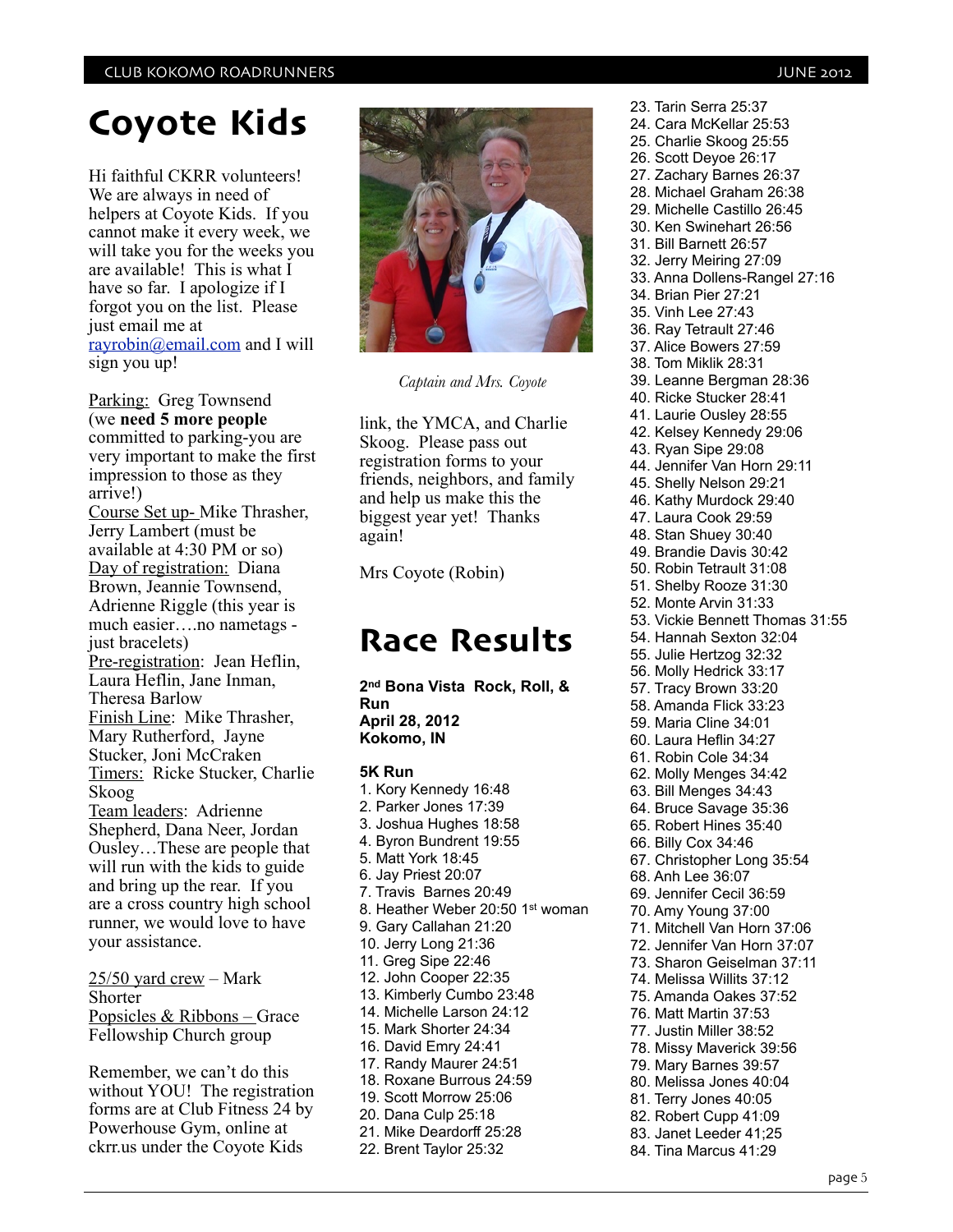85. Michelle Milam 42:30 86. Kalee Barnes 43:18 87. Christina Arvin 44:22 88. Lisa Price 45:23 89. Paxtyn Bailey 45:18 90. Tiffany Barnes 45:31 91. Monica Mathew 46:17 92. Eric Mathew 46:17 93. Carol Savage 49:58 **5K Walk** 1.Vince Lorenz 29:09 2. Mary Miller 32:09 1st woman 3. Jerry Lambert 38:05 4. Linda Miller 38:10 5. Ronald Eller 38:32 6. Joe Rangel 39:07 7. Rick Spencer 40:00 8. Rick Weed 41:37 9. Robin Michael 41:41 10. Geralynn Smalling 41:44 11. Greg Wall 42:07 12. John Mohr 42:39 13. Jenne De Angulo 43:46 14. Allyson Nohns 43:47 15. Adria Snoddy 43:58 16. Jan Wall 44:21 17. Jean Heflin 44:22 18. Erica Huffman 45:32 19. Liz Gaddis 45:44 20. Jane Cloum 46:17 21. Jane Inman 46:21 22. Raye Jean Swinehart 46:22 23. Paula Kucholick 47:12 24. Cole Kucholick 47:12 25. Jana Miller 48:20 26. Linda Allen 48:34 27. Sonia Johnson 48:36 28. Yolanda Mote 48:44 29. Mary Lou Rutherford 49:58 30. Rayetta Carroll 50:01 31. Alysha Sims 50:02 32. Kevin Whitted 51:24 33. George Emry 51:27 34. Jill Arvin 5:25 35. Mymia Johnson 51:28 36.Diana Brown 55:23 37. Dan Coughlin 55:25 38. Martha Sipe 55:52 39. Delina Murphy 56:38 40. Judy Russell 56:39 41. Sharon Colglazier 57:17 42. Paul Minaker 58:50 **1 Mile Fun Run and Walk** 1. Abby Castillo 9:45 2. Maria DeCleene 9:48 3. Jason Gioffredo 9:49 4. Lauren Weber 9:50 5. Tyler Gioffredo 18:05 6. Jennifer Gioffredo 18:06 7. Kylie Gioffredo 18:07 8. Stephanie Bergin 18:08 9. Karen Bergin 19:50

|     |                                  | 10. Shirley Delon 19:51<br>11. Jackie Clary 19:53<br>12. Allison Hunt 21:30<br>13. Patty Pelfrey 21:32<br>14. Jack Pierce 21:37 |
|-----|----------------------------------|---------------------------------------------------------------------------------------------------------------------------------|
|     | 15. Jill Dunn 23:09              |                                                                                                                                 |
|     |                                  | 16. Jorretta Abraham 23:24                                                                                                      |
|     |                                  | 17. Amanda Rudd23: 26                                                                                                           |
|     |                                  | 18. Cathy Miller 23:31<br>19. Jordan Hatfield 23:32                                                                             |
|     |                                  | 20. Christy Matson 23:37                                                                                                        |
|     |                                  | 21. Sabrina Boucher 23:41                                                                                                       |
|     |                                  | <b>NORRIS INSURANCE 4 MILE</b><br><b>RUN and 3 MILE WALK</b>                                                                    |
|     | May 12, 2012                     |                                                                                                                                 |
|     | Kokomo, Indiana                  |                                                                                                                                 |
| 1.  |                                  | 21:03 B. J. Needler (overall                                                                                                    |
|     | male winner)                     |                                                                                                                                 |
|     |                                  | 2. 21:43 Kory Kennedy<br>3. 22:43 Parker Jones                                                                                  |
|     |                                  | 4. 23:52 Chris James                                                                                                            |
|     |                                  | 5. 26:41 Jay Priest                                                                                                             |
|     | 6. 26:46                         | <b>Byron Bundrent</b>                                                                                                           |
|     |                                  | <b>Chris Lasley</b>                                                                                                             |
|     | 7. 26:48<br>8. 27:09<br>9. 27:09 | Ron Moore                                                                                                                       |
|     |                                  | Gary Callahan                                                                                                                   |
|     | 10. 28:06                        | Jerry Long                                                                                                                      |
|     | 11. 28:50                        | Mike Duke                                                                                                                       |
|     | 12. 30:00                        | Carlin Hochstedler                                                                                                              |
|     | 13. 30:11                        | Randall Graber                                                                                                                  |
|     | 14. 31:20<br>15. 31:33           | <b>Steve Smith</b><br>Mark Shorter                                                                                              |
|     | 16. 31:33                        | Kenneth Swinehart                                                                                                               |
|     | 17. 31:42                        | <b>Nicole Hampshire</b>                                                                                                         |
|     |                                  | (overall female winner)                                                                                                         |
|     |                                  | 18. 31:45 Rosellen Connolly                                                                                                     |
|     | 19. 32:16<br>20. 32:17           | Earl Strong                                                                                                                     |
|     |                                  | Charlie Skoog                                                                                                                   |
|     | 21. 32:20                        | Roxane Burrous                                                                                                                  |
|     | 22. 32:31                        | David Emry                                                                                                                      |
|     | 23. 32:47<br>24. 32:49           | Daniel Phillips<br>Mike Deardorff                                                                                               |
|     | 25. 32:52                        | Stephen Lawler                                                                                                                  |
| 26. | 33:15                            | Tami Moore                                                                                                                      |
| 27. | 33:21                            | Kristina Gleason                                                                                                                |
|     | 28. 33:36                        | Mike Daugherty                                                                                                                  |
|     | 29. 33:40                        | Michael Graham                                                                                                                  |
|     | 30. 33:53                        | Cara McKellar                                                                                                                   |
| 31. | 34:12                            | Scott Deyoe                                                                                                                     |
| 32. | 34:20<br>33. 35:13               | Al Mitchel                                                                                                                      |
|     | 34. 35:14                        | Maurice Wright<br>Amanda Byram                                                                                                  |
|     | 35. 35:31                        | Dustin Wolf                                                                                                                     |
|     | 36. 35:58                        | Anna Rangel                                                                                                                     |
|     | 37.36:21                         | Mike Gleason                                                                                                                    |
| 38. | 36:23                            | Ray Tetrault                                                                                                                    |
|     | 39. 37:06                        | <b>Ricke Stucker</b>                                                                                                            |
|     | 40. 37:15                        | Kathy Canady-                                                                                                                   |
|     | Murdoch                          |                                                                                                                                 |
|     | 41. 37:27                        | Bronwyn Getts                                                                                                                   |

|          | 42. 37:29                           | Russ Hovermale              |  |  |  |
|----------|-------------------------------------|-----------------------------|--|--|--|
|          | 43. 38:14<br>44. 38:18              | Kelsey Kennedy              |  |  |  |
|          |                                     | <b>Shelly Nelson</b>        |  |  |  |
|          | 45. 38:37                           | Jennifer Phillips           |  |  |  |
|          | 46. 39:24                           | <b>Terry Jones</b>          |  |  |  |
|          | 47. 40:07                           | <b>Robin Tetrault</b>       |  |  |  |
|          | 48. 40:46                           | Rhenda Acton                |  |  |  |
|          | 49. 41:08                           | Joyce Pennycoff             |  |  |  |
|          | 50. 41:09                           | Desiree Hughes              |  |  |  |
|          | 51. 42:49                           | <b>Kelsey Metz</b>          |  |  |  |
|          | 52. 42:50                           | Ron Metz                    |  |  |  |
|          | 53. 43:13                           | Maria Kline                 |  |  |  |
|          | 54. 43:19                           | Ariana Getts                |  |  |  |
|          | 55. 43:20                           | Robin Cole                  |  |  |  |
|          | 56. 43:30                           | <b>Tracy Brown</b>          |  |  |  |
|          | 57. 44:08                           | Joe Trueblood               |  |  |  |
|          | 58. 44:08                           | Myra Trueblood              |  |  |  |
|          | 59. 44:26                           | Emilie Hubbard              |  |  |  |
|          | 60.44:30                            | Ann Hubbard                 |  |  |  |
|          | 61. 45:34                           | Carolyn Scholl              |  |  |  |
|          | 62. 47:14                           | Kevin Campbell              |  |  |  |
|          |                                     |                             |  |  |  |
|          | 63. 48:11                           | Jenna Clark                 |  |  |  |
|          | 64.48:36                            | <b>Robert Cupp</b>          |  |  |  |
|          | 65.49:35                            | <b>Paul Getts</b>           |  |  |  |
|          | 66. 51:27                           | Melissa Jones               |  |  |  |
|          | 67. 52:20<br>68. 59:14              | David Hughes                |  |  |  |
|          |                                     | Faith Madison               |  |  |  |
|          | 69. 60:09                           | Sue Keller                  |  |  |  |
|          | 70. 60:13                           | Doris Campbell              |  |  |  |
|          | <b>WALKERS:</b>                     |                             |  |  |  |
|          |                                     |                             |  |  |  |
| 1.       | 29:10                               | <b>Vincent Lorenz</b>       |  |  |  |
|          | 2.30:18                             | <b>Mary Miller</b>          |  |  |  |
|          | (1 <sup>st</sup> woman)             |                             |  |  |  |
| 3.       | 35:30                               | Joe Rangel, Kokomo          |  |  |  |
| 4.       | 36:24                               | Jerry Lambert               |  |  |  |
| 5.       | 36:29                               | Jim Gross                   |  |  |  |
| 6.       | 37:16                               | <b>Rick Spencer</b>         |  |  |  |
|          | 37:33                               | Steve Inman                 |  |  |  |
| 7.<br>8. |                                     | Richard Kerkhof             |  |  |  |
| 9.       | 37:36<br>38:39                      | Marsha Daughterty           |  |  |  |
| 10.      | 38:43                               | Greg Wall                   |  |  |  |
|          | 11. 39:10                           | Raye Jean Swinehart         |  |  |  |
|          | 12. 39:11                           | Jane Inman                  |  |  |  |
|          | 13. 41:05                           | Chari Deyoe                 |  |  |  |
|          | 14. 41:35                           | Gerri Smalling              |  |  |  |
|          | 15. 41:59                           | Jan Wall                    |  |  |  |
|          | 16. 43:45                           | Jean Heflin                 |  |  |  |
|          | 17. 46:52                           | <b>Dick Summerton</b>       |  |  |  |
|          |                                     | Adrian Cunningham           |  |  |  |
|          | 18. 47:02                           | Mary Lou Rutherford         |  |  |  |
|          |                                     | Donna Babb                  |  |  |  |
|          | 19. 49:40<br>20. 52:15<br>21. 56:16 | Jean Cloud                  |  |  |  |
|          |                                     |                             |  |  |  |
|          |                                     |                             |  |  |  |
|          | $O(12212)$ FIZ                      | 18th Annual Kokomo Composer |  |  |  |

**Classic 5K Sat May 26, 2012 Highland Park Kokomo, IN**

#### **Runners**

1. Kory Kennedy 16:17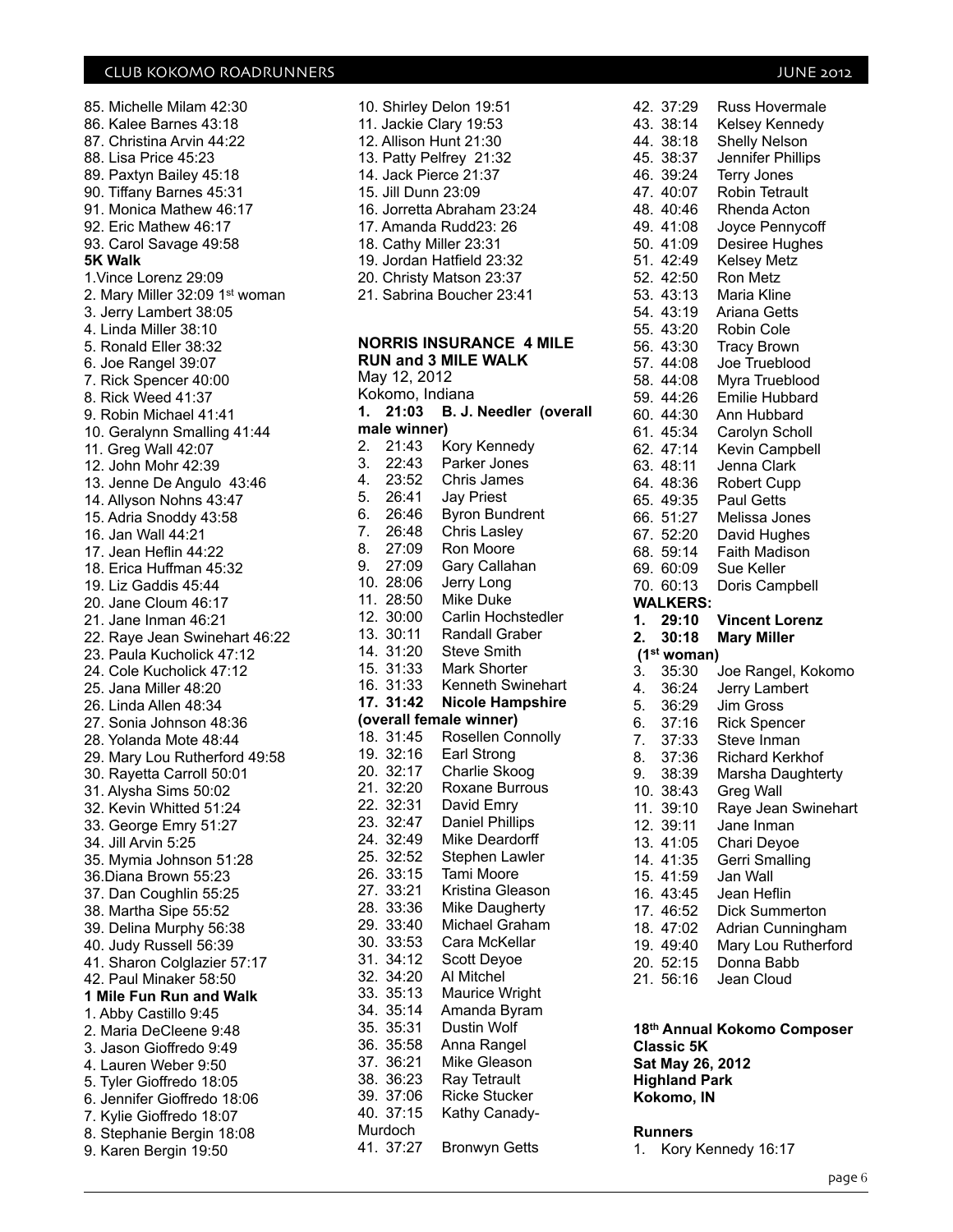| 2.  | Mark Messengill, Jr. 16:56                       |
|-----|--------------------------------------------------|
| 3.  | Parker Jones 17:10                               |
| 4.  | Chris James 18:07                                |
| 5.  | Scott Riggle 18:57                               |
| 6.  | Austin Elliott 19:04                             |
| 7.  | Jordan Fivecoate 19:06                           |
|     |                                                  |
| 8.  | Byron Bundrent 19:29                             |
| 9.  | Heather Weber 19:36 (1st                         |
|     | woman)                                           |
| 10. | Judy Porter 19:54                                |
| 11. | Chris Lasley 19:55                               |
|     | 12. Christian High 20:05                         |
|     | 13. Jose Garcia 20:14                            |
|     | 14. Ron Moore 20:17                              |
|     | 15. Chad Carver 20:36<br>16. Pablo Morales 20:42 |
|     |                                                  |
|     | 17. Scott Glover 20:49                           |
|     | 18. Aaron Kirk 20:53                             |
|     | 19. Scott Spinner 21:04                          |
| 20. | Jerry Long 21:07                                 |
| 21. | Gary Callahan 21:07                              |
| 22. | Tim Taflinger II 21:11                           |
| 23. | Avery Ewing 21:31                                |
| 24. | John Anderson 21:33                              |
|     |                                                  |
|     | 25. Mike Druge 22:00                             |
|     | 26. Diana Jones 22:02                            |
|     | 27. Don Currie 22:10<br>28. Paul Sanders 22:30   |
|     |                                                  |
| 29. | Jacob Riley 22:33                                |
| 30. | Nicole Hampshire 23:15                           |
| 31. | Michael Anderson 23:41                           |
| 32. | Keagan James 23:49                               |
| 33. | Kenneth Swinehart 23:59                          |
| 34. | Bobby Mendoza 24:03                              |
| 35. | Earl Strong 24:21                                |
| 36. | Logan Buck 24:26                                 |
| 37. | Mike Schoenradt 24:29                            |
|     | 38. Rosellen Connolly 24:31                      |
|     |                                                  |
|     | 39. Connie Gamble 24:32<br>40. Jeff Galvin 24:40 |
| 41. | Mike Deardorff 24:43                             |
|     | 42. Rudy Soryantoro 24:52                        |
|     | 43. Roxane Burrous 25:06                         |
|     | 44. Mark Shorter 25:12                           |
|     | 45. Michael Graham 25:13                         |
|     | 46. Cindy Stone 25:24                            |
|     | 47. Charlie Skoog 25:30                          |
|     | 48. Tarin Serra 25:35                            |
| 49. | Scott Deyoe 25:39                                |
| 50. | Monte Babb 25:44                                 |
|     |                                                  |
| 51. | Kaylie Forgrare 26:03                            |
| 52. | Maya James 26:14                                 |
| 53. | TA Weber 26:21                                   |
|     | 54. Cara McKellar 26:27                          |
|     | 55. Christopher Sullivan 26:30                   |
|     | 56. Billy Stanton 26:39                          |
|     | 57. Mike Daugherty 26:43                         |
|     | 58. Tricia Harlow 26:44                          |
|     | 59. James Hoffman 26:46                          |
|     | 60. Lisa Lightfoot 26:46                         |
|     | 61. Melissa Goad 26:49                           |
|     | 62. Arlen Hartman 26:56                          |

64. Jim Rogers 27:11 65. Jaime Dinn 27:19 66. Ray Tetrault 27:20 67. Anna Dollens-Rangel 27:30 68. Christina Deyoe 28:08 69. Natalie Nicholson 28:08 70. Anne Berendsen 28:13 71. Emma Marley 28:24 72. Michelle Nicholson 28:24 73. Nikki Frazier 28:34 74. Lisa Birkhimer 28:35 75. Kelsey Kennedy 28:40 76. Trish Miller 28:48 77. Davy Williams 28:50 78. Laura Cook 29:02 79. Michael Frey 29:04 80. Rhenda Acton 29;12 81. Robin Tetrault 29;12 82. Jennifer Van Horn 29:40 83. Ricke Stucker 29:45 84. Gary Frederick 29:50 85. Briar Frederick 29:51 86. Laurie Ousley 29:56 87. Jake Gamble 30:05 88. Kristi Ball 30:08 89. Shelly Wyman 30:09 90. David A. Hughes 30:18 91. Lindsay Chennel 30:41 92. Ashlynn Hochstedler 30:42 93. Emilie Hubbard 30:45 94. Angela Jarrett 30:47 95. Sarah Spitter 30:47 96. Erin Washler 30:48 97. Joyce Pennycoff 30:56 98. Kim Hale 30:58 99. Christina Konopa 31:08 100.Leah Daily 31:13 101.Tracy Brown 31:38 102. Eric Wright 31:40 103. Lynn Pratt 31:41 104. Kate Shepherd 31:44 105. Nancy Anderson 31:46 106. Brandy McKibben 31:47 107. Beth Silence 31:56 108. Marti Sholty 31;56 109. Ashley Morns 31:58 110. Taylor Frey 32:02 111. Kathy Pratt 32:09 112. Mark Schelbert 32:09 113. Billy Cox 32:21 114. Shawnda Roussey 32:27 115. Carmen Larson 32:33 116. Katie Gorrell 32:39 117. Bruce Savage 32:41 118. Jeff Hale 32:48 119. Ann Hubbard 32:56 120. Amanda Flick 33:14 121. Kathy Seybert 33:15 122. Jakob White 33:49 123. Jim White 33:49 124. Hannah Hartman 33:55

63. Terry Jones 27:06

125. Unknown 34:05 126. Rose Clem 34:53 127. Natalie Brown 35:03 128. Elizabeth Chase 35:12 129. Amanda Kinney 35:14 130. Kevin Hewitt 35:16 131. Haley Hewitt 35:16 132. Dorann Nation 3523 133. Laura Heflin 36:58 134. Sophia Wyman 37:57 135. Paul Wyman 38:01 136. Kathryn Wall 38:17 137. Steve McClellan 38:50 138. Missy Maurick 40:26 139. Sara Cavazos 40:37 140. Janet Hoffman 40:51 141. Anitha Sinkfield 41:02 142. Susan Mack 41:02 143. Alonzo Watford 42:18 144. Sue Keller 44:06 145. Laura Sheets 45:10 146. Diana Schaff 45:11 147. Carol Savage 48:12 **Walkers** 1. Vince Lorenz 29:36 2. Mary Miller 31:27 (1<sup>st</sup> woman) 3. Michael Bird 35:24 4. Miriam Bird 35:24 5. Linda Miller 36:34 6. Lisa Spurrier 36:45 7. Joe Kidd Rangel 37:52 8. Jim Gross 38:25 9. Steve Inman 38:51 10. Dawn Dunn 39:26 11. Leslie Dunn 39:26 12. Jerry Lambert 39:27 13. Greg Wall 39:47 14. John Mohr 40:51 15. Raye Jean Swinehart 41:05 16. Jane Inman 41:06 17. Patricia Brown 41:15 18. Robin Michael 41:41 19. Lynn Berendsen 41:55 20. Gerri Smalling 43:00 21. Jan Wall 43:05 22. Jane Cloum 43:10 23. Melvin Hobbs 43:27 24. Barbara Hobbs 43:42 25. Erica Huffman 44:44 26. Karmen Glaspy 44:45 27. Jean Heflin 44:47 28. Chari Deyoe 45:33 29. Mary Lou Rutherford 45:48 30. Jayne Stucker 47:22 31. Stephanie Whitesell 49:08 32. Linda Hanson 49:09 33. Dan Coughlin 56:52 34. Diana Brown 56:52 35. Brandy McCord 1:04:22

36. Kari Cook 1:04:23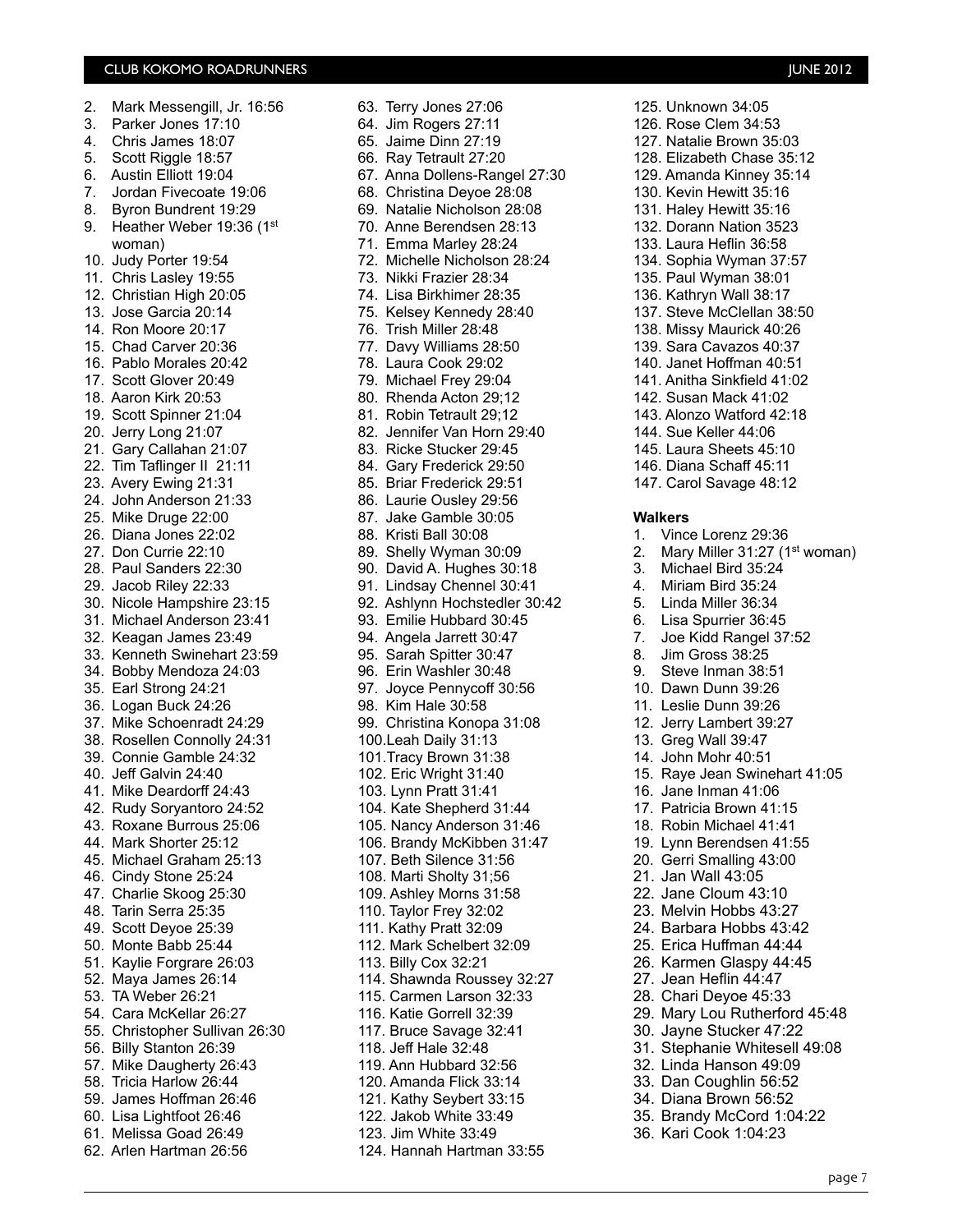## **CK Wednesday Night Run/Walks**

#### *Sponsored by Runner's Forum*

Please note that **the start of the 5K is 5:15 p.m. The Miracle Mile starts at 6:00.**

#### **Jackie Sanders Miracle Mile Wednesday, May 2, 2012 Highland Park Walk/Bike Path**

1. Parker Jones 5:15 2. Dustin Lytle 6:11 3. John Anderson 6:12 (Barefoot Course Record) 4. Ron Moore 6:50 5. Brad Richmond 6:53 6. Michael Anderson 7:08 7. Adrienne Shepherd 7:19 8. Terry Jones 7:26 9. Charlie Skoog 7:40 10. Ken Swinehart 7:44 11. Derek Lawhead 7:45 12. Arlen Hartman 7:47 13. Rosellen Connolly 7:55 14. Adriene Riggle 8:11 15. Michael Graham 8:44 16. Bart Langevin 8:52 17. Jordan Bradley 8:55 18. Riley Case 8:59 (75 & over age group record!) 19. Bruce Savage 9:00 20. Tasha Shackelford 9:44 21. Hannah Moore 9:52 22. Ken Huston 9:54 23. Robin Cole 9:56 24. Geana Moore 10:04 25. Lauren Bradley 10:18 26. Denise Bradley 10:18 27. Chad Shackelford 10:20 28. Alex Anderson 10:23 29. Ari Leger 10:27 30. Bob Longwith 10:41 31. Jenna Dillman 11:03 32. Valerie Leger 11:20 33. Kathy Murdoch 11:40 34. Richard Kerkhof 12:05 35. Melissa Jones 12:54 36. Gretchen Riggle 12:54 37. Scott Riggle 12:55 38. Dorian Gray 13:06 39. Raye Jean Swinehart 13:09 40. Jane Inman 13:09 41. Barry Donavan 15:29 42. Cathy Longwith 15:33 43. Dan Coughlin 17:40

- **CK Wednesday 5K May 2, 2012 Old Ben/Highland 5K Course**
- 1. Parker Jones 18:03 2. Adrienne Shepherd 22:17 3. Phil Rozzi 23:40 4. Stefanie Thomas 23:58 5. Michael Graham 28:48 6. Kathy Murdoch 30:15 7. Vickie Bennett Thomas 33:03 8. .T.asha Shackelford 33:04 9. Terry Jones 34:22 10. Bart Langevin 35:21
- 11. Mandy Oakes 36:56

Runner's Forum \$10 Gift Certificate Winners: Jordan Bradley & Tasha Shackelford

#### **Jackie Sanders Miracle Mile Wednesday, May 9, 2012 Highland Park Walk/Bike Path**

1. Parker Jones 5:19 2. John Anderson 6:21 3. James Longwith 6:32 4. Ken Swinehart 6:58 5. Michael Anderson 7:01 6. Charlie Skoog 7:13 7. Derek Lawhead 7:38 8. Michael Graham 7:56 9. Lissa Stranahan 7:57 10. Kathy Murdoch 8:51 11. Bruce Savage 9:03 12. Stevie Jones 9:12 13. Jaime Hardie 9:18 14. Ken Huston 9:31 15. Alex Anderson 10:30 16. Bob Longwith 10:51 17. Emily Riggle 11:36 18. Shelly O'Bannon 11:41 19. Dorian Gray 11:48 20. Quintina Bell 11:51 21. Steve Workman 11:52 22. Jane Inman 13:09 23. Raye Jean Swinehart 13:10 24. Doris Campbell 13:29 25. Kevin Campbell 13:29 26. Tori Gingerich 13:40 27. Lisa Birkhimer 13:41 28. Milo Hearn 13:41 29. Sue Keller 14:34 30. Gretchen Riggle 15:10 31. Adriene Riggle 15:10 32. Melissa Jones 18:40 33. Amanda Corder 18:40 34. Sam Corder 18:41

#### **CK Wednesday 5K May 9, 2012 Old Ben/Highland 5K Course**

- 1. Parker Jones 17:12
- 2. Scott Riggle 19:36
- 3. Lissa Stranahan 26:25
- 4. Michael Graham 26:33
- 4. Terry Jones 30:35
- 6. Steve Wand 32:24
- 7. Bart Langevin 33:23
- 8. Melissa Kidwell 34:28
- 9. Jaime Hardy 34:28
- 10. Sue Keller 45:29

Runner's Forum \$10 Gift Certificate Winners: Bart Langevin & Emily Riggle

#### **Jackie Sanders Miracle Mile Wednesday, May 16, 2012 Highland Park Walk/Bike Path**

1. Parker Jones 5:17 2. John Anderson 6:19 3. Charley Werst 6:29 4. Ken Swinehart 6:46 5. Derek Lawhead 7:24 6. Phil Rozzi 7:33 7. Logan Pitner 7:46 8. Arlen Hartman 7:48 9. Mike Graham 8:03 10. Charlie Skoog 8:21 11. Issac Werst 8:31 12. Cara McKellar 8:33 13. Hannah Hartman 8:46 14. Stevie Lynn Jones 8:47 15. Anne Berendsen 8:48 16. Bruce Savage 8:48 17. Jennifer Pitner 9:12 18. Ken Huston 9:30 19. Ari Leger 9:37 20. Luke Leger 9:50 21. Robin Cole 9:57 22. Alex Anderson 10:04 23. Tori Gingerich 10:16 24. Lisa Birkhimer 10:21 25. Milo Hearn 10:22 26. Amber Longwith 10:23 27. Amanda Corder 10:25 28. Sam Corder 10:26 29. Jamie Hardie 11:08 30. Melissa Kidwell 11:09 31. Jenna Dillman 11:12 32. Melissa Jones 12:14 33. Grace Bagwell 12:20 34. Richard Kerkhof 12:53 35. Dorian Gray 14:20 36. Cathy Longwith 15:24 37. Carol Savage 15:25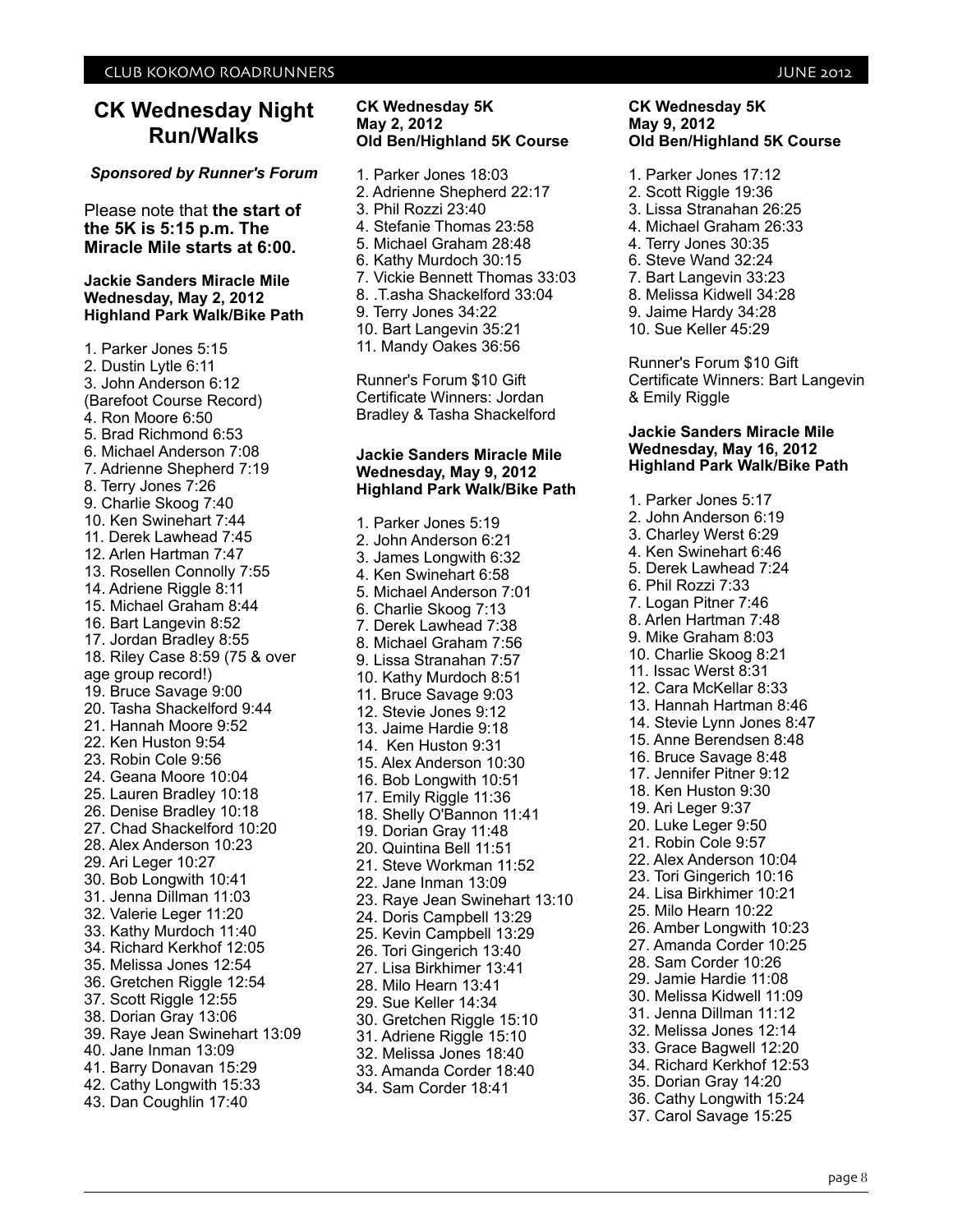#### **CK Wednesday 5K May 16, 2012 Old Ben/Highland 5K Course**

1. Parker Jones 17:43 2. Charley Werst 22:32 3. Phil Rozzi 24:05 4. Lissa Stranahan 26:02 5. Michael Graham 26:22 6. Jennifer Pitner 27:13 7. Cara McKellar 28:09 8. Constantin Alexander 28:50 9. Melissa Kidwell 31:07 10. Angie 32:48 11. Jamie Hardie 32:49 12. Bart Langevin 32:54 13. Margaret White 48:42 14. Dawn White 48:48 Runner's Forum \$10 Gift

Certificate Winners: Mike Graham & Tori Gingerich

#### **Jackie Sanders Miracle Mile Wednesday, May 23, 2012 Highland Park Walk/Bike Path**

1. Parker Jones 5:33 2. John Anderson 6:16 3. Ryan Butcher 6:37 4. Paul Sanders 6:41 5. Michael Anderson 6:44 6. Kalin Kidwell 7:16 7. Austin Butcher 7:16 8. Derek Lawhead 7:19 9. Keenan Esteese 7:32 10. Ken Swinehart 7:32 11. Rosellen Connolly 7:34 12. Phil Rozzi 7:51 13. Charlie Skoog 8:10 14. Mike Graham 8:24 15. Terry Jones 8:24 16. Tasha Shackelford 8:38 17. Cara McKellar 8:41 18. Bruce Savage 8:42 19. Steve Hearn 8:51 20. Milo Hearn 8:51 21. Amanda Corder 9:24 22. Ken Huston 9:38 23. Chad Shackelford 9:52 24. Mark Schelbert 10:01 25. Stevie Lynn Jones 10:06 26. Robin Cole 10:08 27. Tori Gingerich 10:11 28. Lisa Birkhimer 10:12 29. Alex Anderson 10:28 30. Jenna Dillman 11:04 31. Dorian Gray 11:40 32. Declan Schelbert 11:53 33. Kaitlyn Schelbert 12:17 34. Trelaine Schelbert 12:26 35. Melissa Jones 12:26

36. Emily Riggle 12:58 37. Jane Inman 13:16 38. Raye Jean Swinehart 13:16 39. Carol Savage 15:36

#### **CK Wednesday 5K May 23, 2012 Old Ben/Highland 5K Course**

1. Parker Jones 17:21 2. Austin Elliott 18:56 3. Scott Riggle 19:57 4. Paul Sanders 25:56 5. Phil Rozzi 25:56 6. Ken Swinehart 27:17 7. Michael Graham 27:19 8. Steve Wand 28:07 9. Cara McKellar 28:09 10. Mary White 29:28 11. Melissa Kidwell 29:31 12. Ray Tetrault 29:36 13. Angie Butcher 30:54 14. Max White 31:06 15. Bart Langevin 34:07 16. Stevie Jones 43:19 17. Sue Keller 45:39

Runner's Forum \$10 Gift Certificate Winners: Parker Jones & Jenna Dillman

#### **Jackie Sanders Miracle Mile Wednesday, May 30, 2012 Highland Park Walk/Bike Path**

1. Parker Jones 5:26 2. Julian Dwerlhotte 5:50 3. Kailey Kidwell 7:01 4. Austin Butcher 7:15 5. Ken Swinehart 7:23 6. Phil Rozzi 7:34 7. Rosellen Connolly 7:39 8. Charlie Skoog 7:39 9. Derek Lawhead 7:42 10. Kathy Murdoch 8:34 11. Liam Hueston 8:51 12. Amanda Hueston 8:51 13. Rachel Sargent 8:58 14. Rhenda Acton 9:03 15. Bruce Savage 9:10 16. Tasha Shackelford 9:20 17. Rosie Levine 9:31 18. Ken Huston 9:41 19. Stevie Jones 9:51 20. Anna Rangel 10:06 21. Cara McKellar 10:06 22. Kevin Campbell 10:10 23. Chad Shackelford 10:11 24. Alex Anderson 10:26 25. Anita Frazier 10:35

26. Jenna Dillman 10:54 27. Dorian Gray 11:46 28. Melissa Jones 11:52 29. Emily Riggle 12:13 30. Joe Kidd Rangel 13:07 31. Raye Jean Swinehart 13:10 32. Jane Inman 13:10 33. Jerry Leach 13:43 34. Linda Kendall 14:03 35. Carol Savage 14:29 36. Cathy Longwith 15:12

#### **CK Wednesday 5K May 30, 2012 Old Ben/Highland 5K Course**

1. Parker Jones 17:30 2. Scott Riggle 23:27 3. Phil Rozzi 24:08 4. Lissa Stranahan 24:58 5. Ken Swinehart 25:32 6. Cara McKellar 27:27 7. Tasha Shackelford 28:17 8. Melissa Kidwell 29:36 9. Jamie Hardie 33:10 10. Bart Langevin 333:13 11. Dorian Gray 36:59 12. Vickie Bennett Thomas 37:26 Runner's Forum \$10 Gift

Certificate Winners: Jamie Hardie & Lissa Stranahan

## **June Birthdays**

6-2 Melvin Hobbs III 6-4 Rick Stone 6-4 Christine Williamson 6-5 Jacob Bradshaw 6-7 Ray Tetrault 6-8 Dave White 6-10 Kim Anderson 6-10 Ken Swinehart 6-10 Sharon Whelan 6-15 Vern Graves 6-18 Bruce Savage 6-19 Dick Summerton 6-21 Laurie Ousley 6-22 Carol Savage 6-23 Gina Sheets 6-24 Pete Bradshaw 6-24 Joe Rangel 6-26 Raye Jean Swinehart 6-27 Madison Parr 6-27 Mark Shorter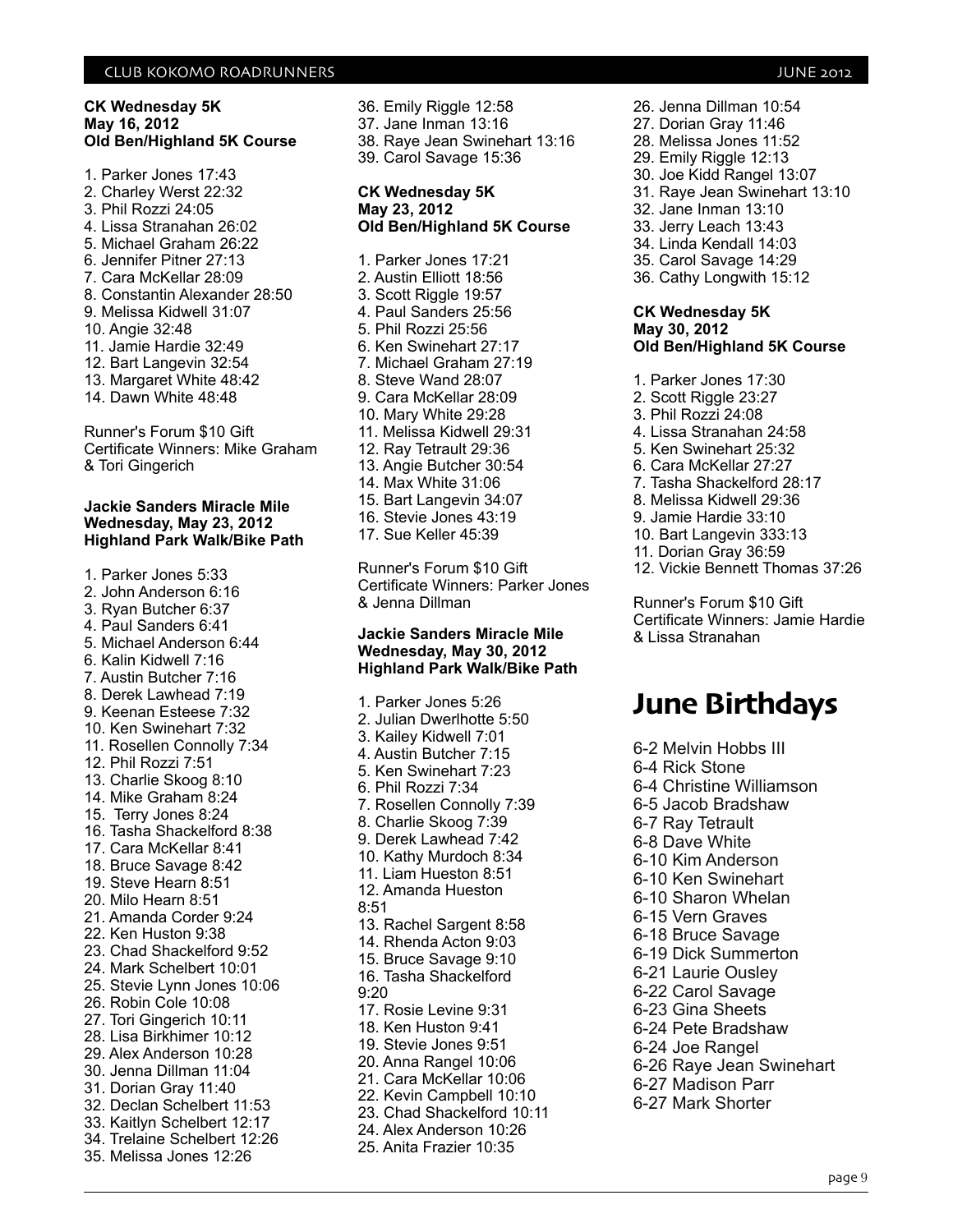## **Points Standing**

**Races included are Amboy, Old Ben, Ultimate, Run/Walk/Roll, JMP 4mi and any one Ultra, Marathon, Half-Marathon or Volunteer. 10 points are awarded for both the Race for the Cure and the Relay for Life.**

#### **Runners**

**Women 0-12** Elizabeth Felker 1-20 Ella Kantz 1-20 Kelsey Metz 1-20 Lauren Weber 1-15

#### **13-19**

Kelsey Kennedy 6-90C Carly Jones 4-70C Nicole Hampshire 1-20 Stevie Jones 1-12 Sophie Frazier 1-10

**20-24** Nikki McCracken 1-10C Kathryn Wall 1-10C

#### **25-29**

Jenna Clark 6-100HC Laura Heflin 6-84HC Amanda Flick 3-60

#### **30-34**

Jen Atkins 3-60H Desiree Hughes 3-40C Rebekah Monroe 2-35V Adriene Riggle 2-32H Carla Knapp 1-20 Jennifer Van Horn 1-20 Kelly Wright 1-15

#### **35-39**

Nikki Frazier 4-75H Darcie York 2-40H Michelle Boyd 2-27 Erika James 1-20H Tarin Serra 1-20 Carol Sheridan 1-20 Anna Kantz 1-15

#### **40-44**

Tami Moore 5-87MH Heather Weber 4-80MH Michelle Larson 2-35 Lisa Birkhimer 2-30H Dana Culp 2-27 Mary White 1-20H Shelly Wyman 1-20H Sherrie Alexander 1-12 Carol Savage 1-10 Lora Felker 1-9

#### **45-49**

Cara McKellar 6-100C Laura Cook 3-47 Cindy Stone 2-40 Patti Reinhardt 1-15 Kristine Bewley 1-10 Joni McCracken 1-10C

#### **50-54**

Roxane Burrous 4-80H Tracy Brown 5-75 Laurie Ousley 2-30 Doris Campbell 1-12 Thomas Vicki Bennett 1-12 Marianne Wilson 1-12

#### **55-59**

Anna Rangel 6-110C Robin Tetrault 6-100H Robin Cole 4-51 Sue Keller 4-44 Lorene Sandifur 1-20H

#### **60-64**

Joyce Pennycoff 3-50H Rhenda Acton 2-40

#### **65-69**

Kathy Murdoch 2-40 Susan Gerhart 1-20

#### **Runners**

**Men 0-12** Vinh Lee 2-35 Brayden York 2-32 Justin Taflinger 1-20

#### **13-19**

Samuel Bettegnies 2-29 Bobby Mendoza 2-28 Jeremy Breedlove 1-20 Waylon Coulter 1-15 Jordan Fivecoate 1-12 Cavan Williams 1-10

#### **20-24**

Kory Kennedy 6-100C Parker Jones 6-97H Neno Bellinotti 3-60H Jordan Ousley 1-12 Ryan Dollens 1-10 Cody Young 1-10

#### **30-34**

Billy Cox 2-30C Chad Sr. Gaddis 1-20

#### **35-39**

Matt York 5-100MH Chris Frazier 3-60HV Bob Atkins 3-52MH Brad Richmond 2-30 Tony White 2-30 Chris Lasley 2-27 Jim Boley 2-24 Chris James 1-20 Randy Maurer 1-15 Maurice Wright 1-12

#### **40-44**

Terry Jones 6-107H Scott Colford 3-60H Scott Riggle 1-20H Paul Wyman 1-20H Tim Taflinger II 1-15 Steve Williams 1-15

#### **45-49**

Jay Priest 7-140MH Ron Moore 5-85MH David Emry 6-81H Michael Graham 6-74H Scott Deyoe 4-43 Brian Reinhardt 2-35H Paul Sanders 2-32H Dana Neer 1-20 Chee Lee Lee 1-8

#### **50-54**

Byron Bundrent 5-100 Jerry Long 5-80 Ray Tetrault 5-63H Ken Swinehart 5-55 Eric Mathew 3-30 Phil Rozzi 2-27 Ron Metz 1-9 Bruce Savage 1-9 Kevin Campbell 1-8

#### **55-59**

Mark Shorter 7-125HC Jerry Meiring 4-52 Russ Hovermale 4-51 Mike Deardorff 3-39 Jeff LaDow 1-20H Keith McAndrews 1-20 Earl Strong 1-15

#### **60-64**

Gary Callahan 4-80 Charlie Skoog 4-65 Ricke Stucker 6-65C Tom Miklik 3-37 Phil Leininger 2-22C Bill Menges 2-19 Vern Keller 1-12

#### **65-69**

David Hughes 4-80 Bill Barnett 2-32 Doug Mankell 2-30 Jim Burrous 1-20V

#### **70-74**

Stan Shuey 3-52 John Peters 2-35 Billy Stanton 1-20

**75-79** Riley Case 2-40 Robert Cupp 2-40 Ken Huston 1-15

#### **Walkers Women 45-49**

Anh Lee 2-40 Chari Deyoe 1-20 Angie Bowman 1-15

#### **50-54**

Mary Miller 5-100 Raye Jean Swinehart 5-66 Jane Inman 5-61 Jean Heflin 5-55C Monica Mathew 2-20 Jayne Stucker 2-18

**55-59** Jan Wall 3-60

#### **60-64**

Angela Lorenz 2-35 Judy Trobaugh 2-35

**65-69** Mary Lou Rutherford 3-60 Diana Brown 2-35

#### **Walkers Men**

**13-19** Teng Lee 1-20

**25-29** Vince Lorenz 5-100

**50-54** Steve Inman 2-40

**55-59** Rick Spencer 5-100

**60-64** Joe Rangel 4-110C Robin Michael 4-70 Greg Wall 3-42

**65-69** Richard Kerkhof 1-20

**70-74** Jim Gross 3-60 John Mohr 2-40 Dan Coughlin 2-30

**75-79** Jerry Lambert 3-60 Dick Summerton 2-35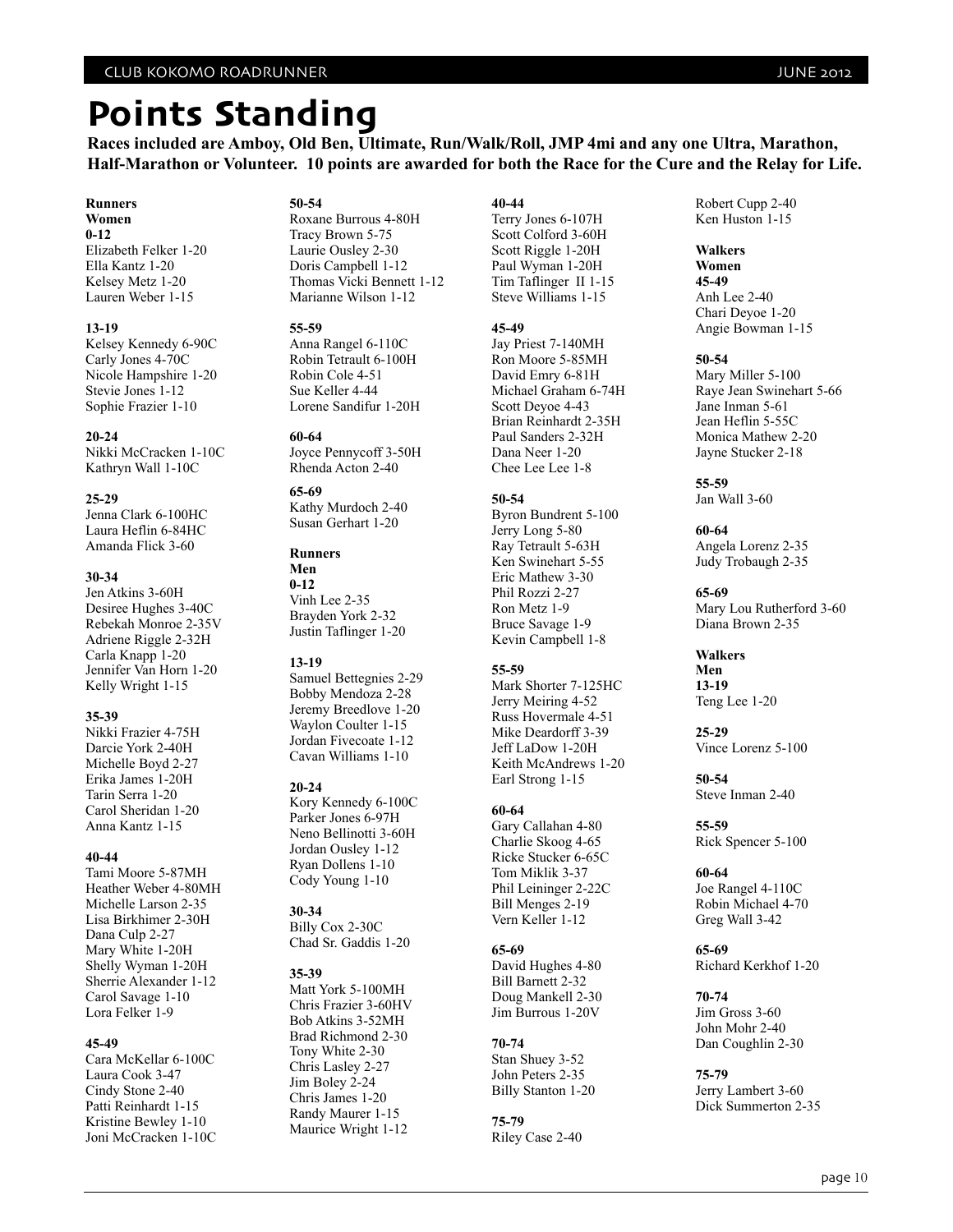#### **June 9**

Norris Insurance 5 Mile Run/ 5K Walk Time: 8 AM Location: Greentown, IN Contact: John Norris Phone: (765) 395-7761 Website: [http://](http://norrisinsurance.com/) [norrisinsurance.com/](http://norrisinsurance.com/)

**June 14** Coyote Kids day 1

**June 16** Relay for Life **NEW Location: Howard County 4H Fairgrounds, Greentown, IN**

**June 21** Coyote Kids day 2

**June 23** 12 Hour relay—Non CKRR points race Contact: Ray Tetrault

#### **June 30**

Haynes-Apperson 4 Mile Run/ 3 Mile Walk Time: 8 AM Location: Memorial Gymnasium, Central Middle School, Kokomo Contact: Mark Shorter Email: [Mark@ckrr.us](mailto:Mark@ckrr.us)

#### **July 14**

Race for Grace Time: 8 AM Location: Calvary Presbyterian Church, 7th & Spencer Streets, Logansport, IN Phone: (574) 753-0505

#### **July 21**

Panther Prowl 5K Mile Run/Walk Time: 8 AM Location: Russiaville, IN NOTE: Please do NOT park in the lot at Waddell's IGA. It is reserved for their customers only.

#### **August 04**

Norris Insurance 5K Run/ Walk Time: 8 AM Location: Converse, IN Contact: John Norris Website: [http://](http://norrisinsurance.com/) [norrisinsurance.com/](http://norrisinsurance.com/)

#### **August 18**

CAM Run for Shelter 5K Run and Walk Time: 8 AM Location: Oakbrook Valley, Russiaville, IN Contact: Oakbrook Church Phone: (765) 252-7030

**September 1** Steps to Recovery 3M Run & Walk

The 2nd annual Run, Walk, and Roll for our community was a huge success! We were able to raise **\$9,199.80** for Bona Vista.



#### **September 15**

4th GNO Time: 5:00 p.m. Location: Downtown Kokomo

#### **September 22**

Bee Bumble 5K & 10K Time: 8:00 a.m. Location: Burnettsville, IN

#### **October 06**

Cole Porter 15K Run/ 5K Run/ Walk Time: 9:00 AM Location: Circus Building, Peru

#### **October 13**

St. Joseph Foundation's Runnin' the Shores 5K Location: Champaign Shores Contact: Todd Moser 456-5406

#### **October 27**

YMCA Jack-o-lantern Jog 5K Run/Walk Time: 8am Location:YMCA, Kokomo

#### **November 10**

CKRR Charity 5K Run/ Walk Time: 9 AM Location: UAW 292 Union Hall, Alto & Park Roads, Kokomo, IN Contact: Charlie Skoog Phone: (765) 457-2607 Email: [runckrr@aol.com](mailto:runckrr@aol.com)

#### **November 22**

Club Kokomo Cares 5K Run/ Walk - 20 points for each finisher Time: 8 AM Location: Rogers Pavillion Highland Park Contact: Ray Tetrault Phone: (765) 854-1393

#### **December 31**

CKRR New Year's Eve 5K Run/ Walk Time: 2 PM Location: UAW Local 292